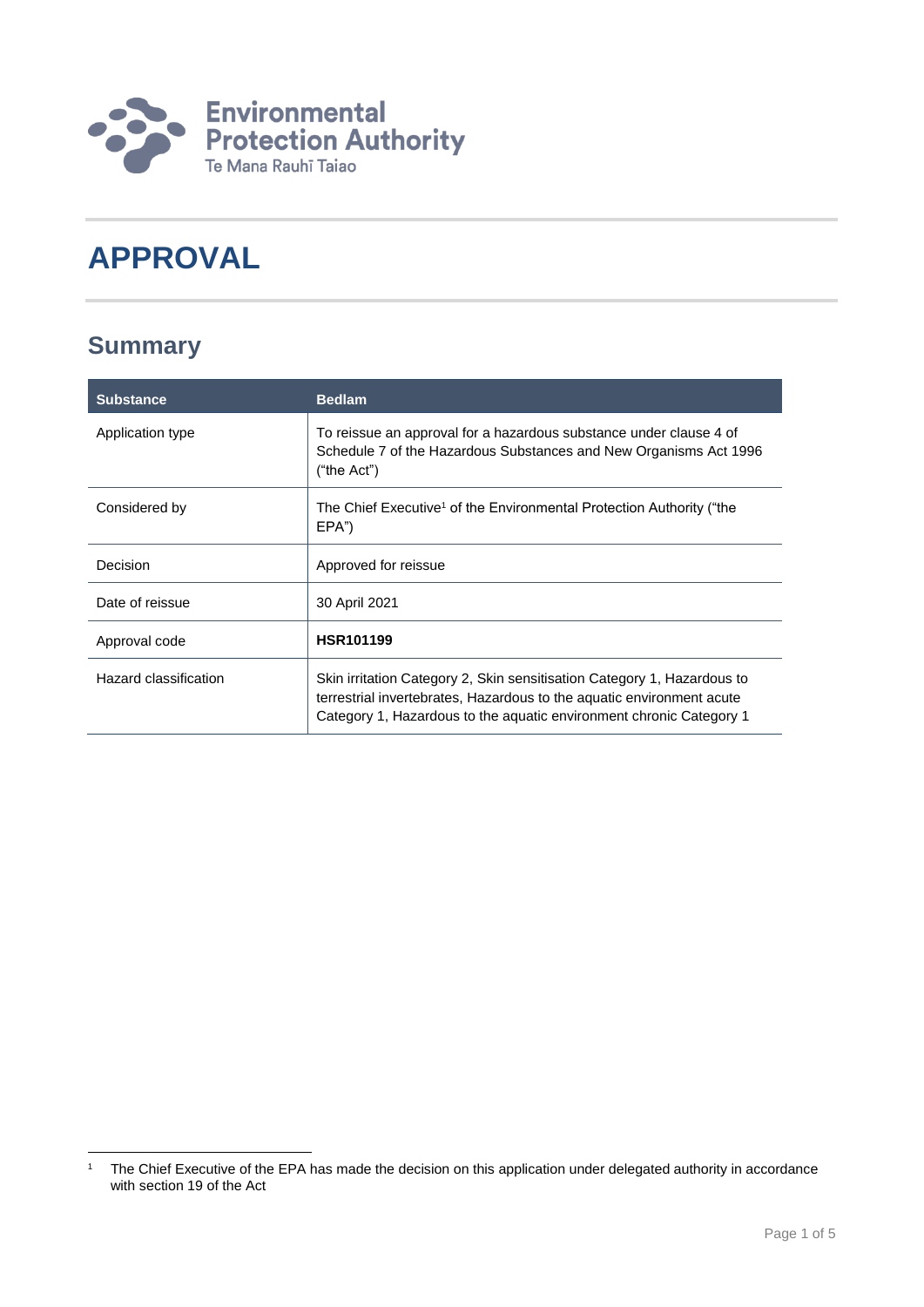### **Decision**

- 1.1. Pursuant to clause 4 of Schedule 7 of the Act, I have considered this approval to reissue.
- 1.2. I have considered the matters raised in sections 4 to 8 of the Act but, given the nature of the reissue is administrative, there are no further considerations required in order to achieve the purpose of the Act.
- 1.3. I consider it appropriate to reissue approval HSR101199 with the controls set out in the Appendix in accordance with clause 4 of Schedule 7 of the Act. Therefore the reissued approval is now made under section 29 of the Act, in accordance with clause 4(5) of Schedule 7, and Schedule 7 no longer applies to the reissued approval. Given the hazard classification system comes into effect from 30 April 2021, this decision will have effect from that date.
- 1.4. The transitional provisions of the Labelling Notice, Safety Data Sheets Notice and Packaging Notice apply to this reissued approval for the transitional period which begins on the date of reissue and ends on 30 April 2025.

Allearn Al

*Signed by:* **Date: 16 April 2021**

Dr Allan L Freeth **Chief Executive, EPA**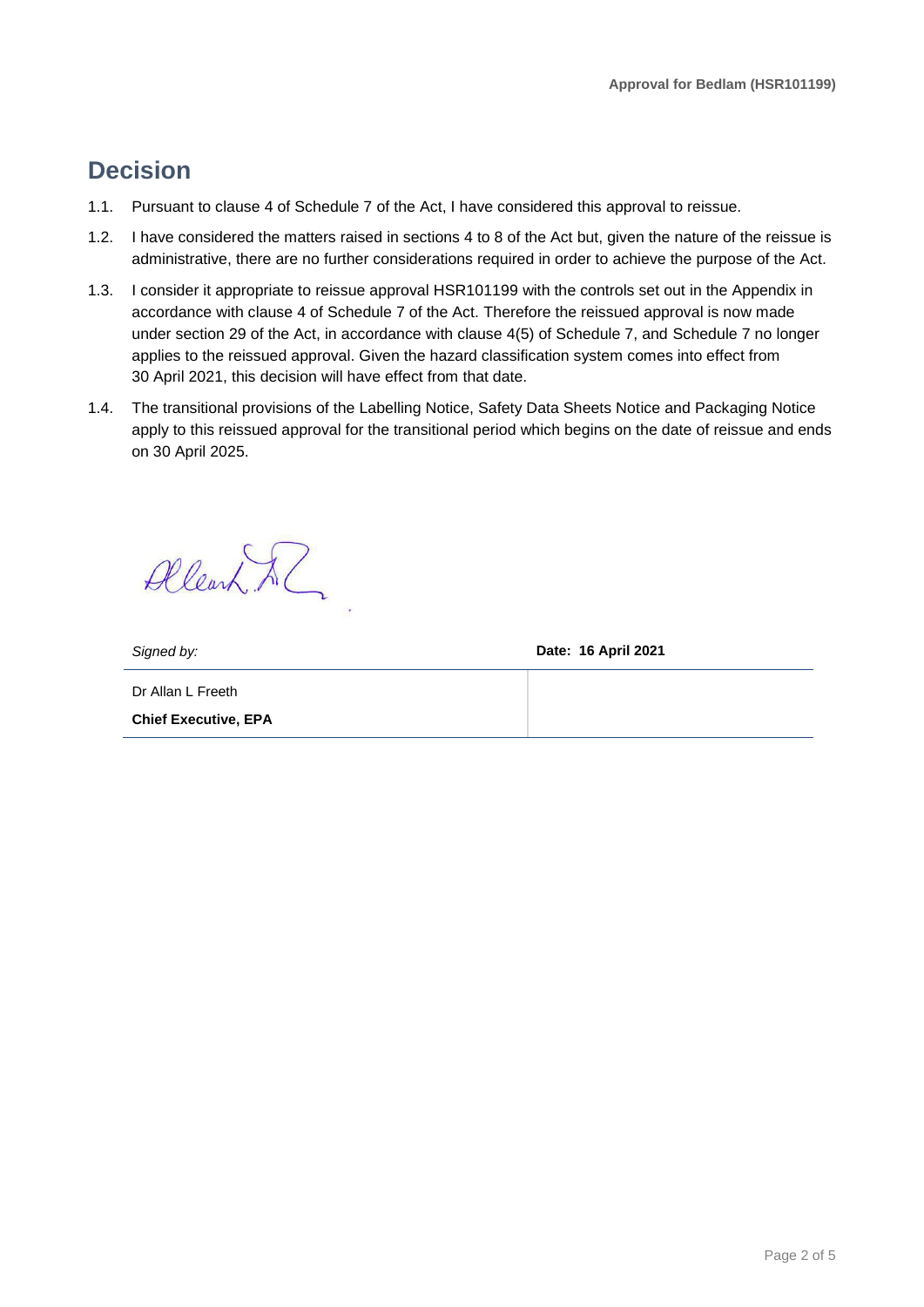## **Appendix: Controls applying to HSR101199**

### **Hazardous substances and new organisms (HSNO) default controls**

| <b>Control</b><br>code | <b>EPA Notice</b>                                         | <b>Notice / Part description</b>                                                               |
|------------------------|-----------------------------------------------------------|------------------------------------------------------------------------------------------------|
| LAB                    | Labelling Notice 2017                                     | Requirements for labelling of hazardous substances                                             |
| <b>PKG</b>             | Packaging Notice 2017                                     | Requirements for packaging of hazardous substances                                             |
| <b>SDS</b>             | Safety Data Sheets Notice 2017                            | Requirements for safety data sheets for hazardous<br>substances                                |
| <b>DIS</b>             | Disposal Notice 2017                                      | Requirements for disposing hazardous substances                                                |
| HPC <sub>1</sub>       | Hazardous Property Controls Notice<br>2017 Part 1         | <b>Preliminary provisions</b>                                                                  |
| HPC <sub>3</sub>       | <b>Hazardous Property Controls Notice</b><br>2017 Part 3  | Requirements for hazardous substances in a place<br>other than a workplace                     |
| HPC4A                  | <b>Hazardous Property Controls Notice</b><br>2017 Part 4A | Substances that are hazardous to the environment: Site<br>and storage controls                 |
| HPC4B                  | Hazardous Property Controls Notice<br>2017 Part 4B        | Use of substances that are hazardous to the<br>environment                                     |
| HPC4C                  | <b>Hazardous Property Controls Notice</b><br>2017 Part 4C | Qualifications required for application of substances<br>that are hazardous to the environment |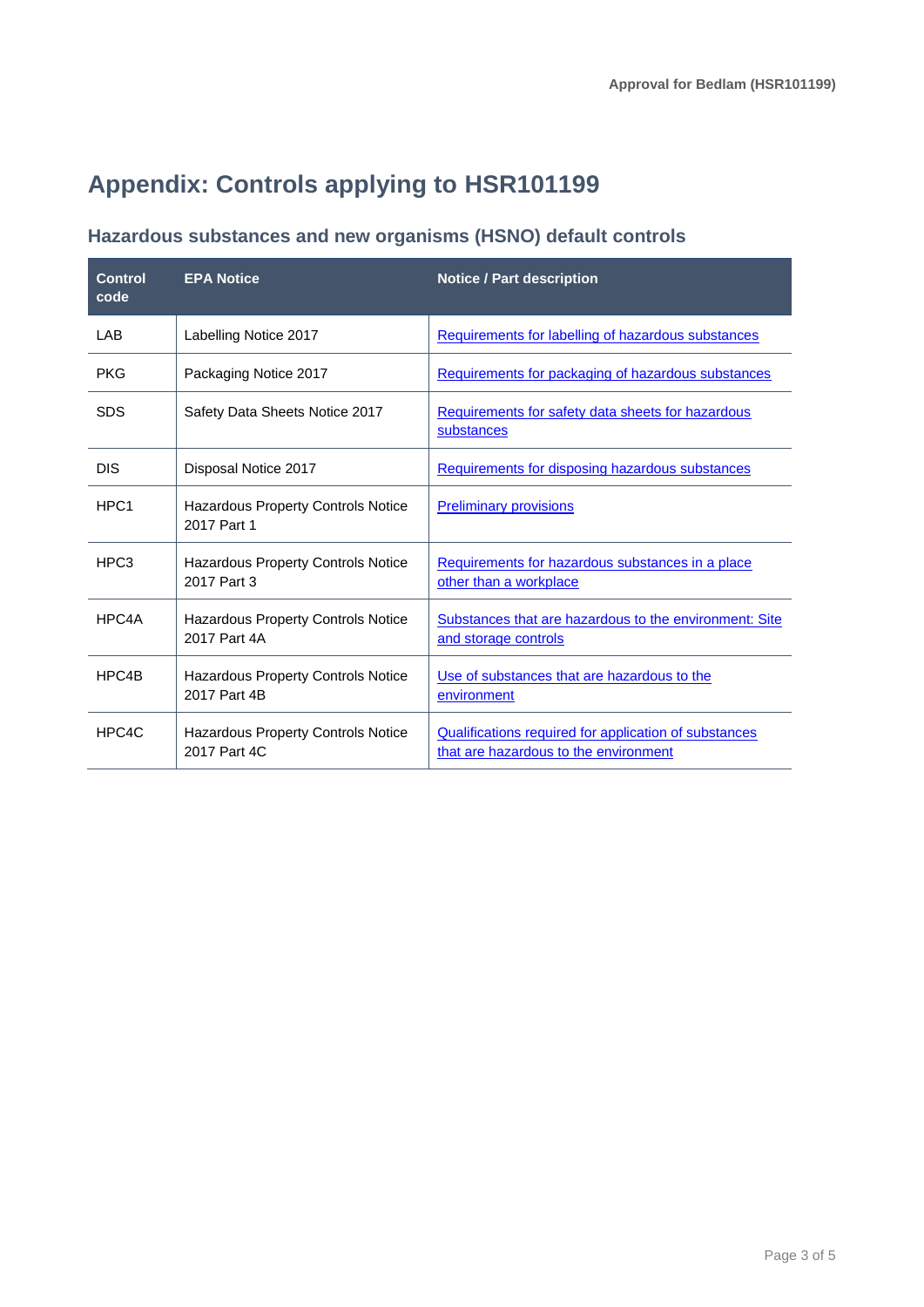| <b>Control</b><br><b>Description</b>                | <b>Varied / Additional</b><br><b>Control</b>                            | <b>Control</b>                                                                                                                                                                                                                                                                                                                                                                                                                                                                                                                                                                                                    |
|-----------------------------------------------------|-------------------------------------------------------------------------|-------------------------------------------------------------------------------------------------------------------------------------------------------------------------------------------------------------------------------------------------------------------------------------------------------------------------------------------------------------------------------------------------------------------------------------------------------------------------------------------------------------------------------------------------------------------------------------------------------------------|
| LAB                                                 | Variation to Labelling<br>Notice                                        | The label for this substance must include a warning of the effects of<br>paresthesia and how to avoid it.                                                                                                                                                                                                                                                                                                                                                                                                                                                                                                         |
| HPC4B                                               | Variation to<br>Hazardous Property<br><b>Controls Notice Part</b><br>4B | The maximum application rate for this substance is 0.4 g<br>d-phenothrin per 1 $m^2$ .                                                                                                                                                                                                                                                                                                                                                                                                                                                                                                                            |
| Application<br>method<br>restrictions               | Additional control                                                      | This substance must not be used as a broadcast spray, except to<br>treat<br>mattresses, or<br>(a)                                                                                                                                                                                                                                                                                                                                                                                                                                                                                                                 |
|                                                     |                                                                         | (b) the underside of carpets or floors that are then covered by<br>carpets or other floor coverings.                                                                                                                                                                                                                                                                                                                                                                                                                                                                                                              |
| Label -<br>additional<br>labelling<br>requirements  | Additional control                                                      | The following statements, or words to this effect, must be specified<br>on the label of packages containing this substance:<br>This substance must not be applied in a wide dispersive<br>$\bullet$<br>manner<br>This substance must not be applied as broadcast spray except<br>$\bullet$<br>to treat mattresses or the underside of carpets. It may be<br>applied as a spot, crack and crevice, or perimeter treatment.<br>This substance must not be applied to furniture, the top side of<br>$\bullet$<br>carpets or other surfaces where people are likely to come into<br>contact with the sprayed surface. |
| Use<br>restrictions                                 | Additional control                                                      | This substance must not be applied in a wide dispersive manner.<br>This substance must not be applied to furniture, carpets or other<br>surfaces where children may come into contact with it.                                                                                                                                                                                                                                                                                                                                                                                                                    |
| Other:<br>Environmental<br>Exposure<br>Limits (EEL) | Additional control                                                      | An EEL <sub>water</sub> has been set for d-phenothrin. The EEL value is 3 ng/L.                                                                                                                                                                                                                                                                                                                                                                                                                                                                                                                                   |

#### **HSNO additional controls and modifications to controls**